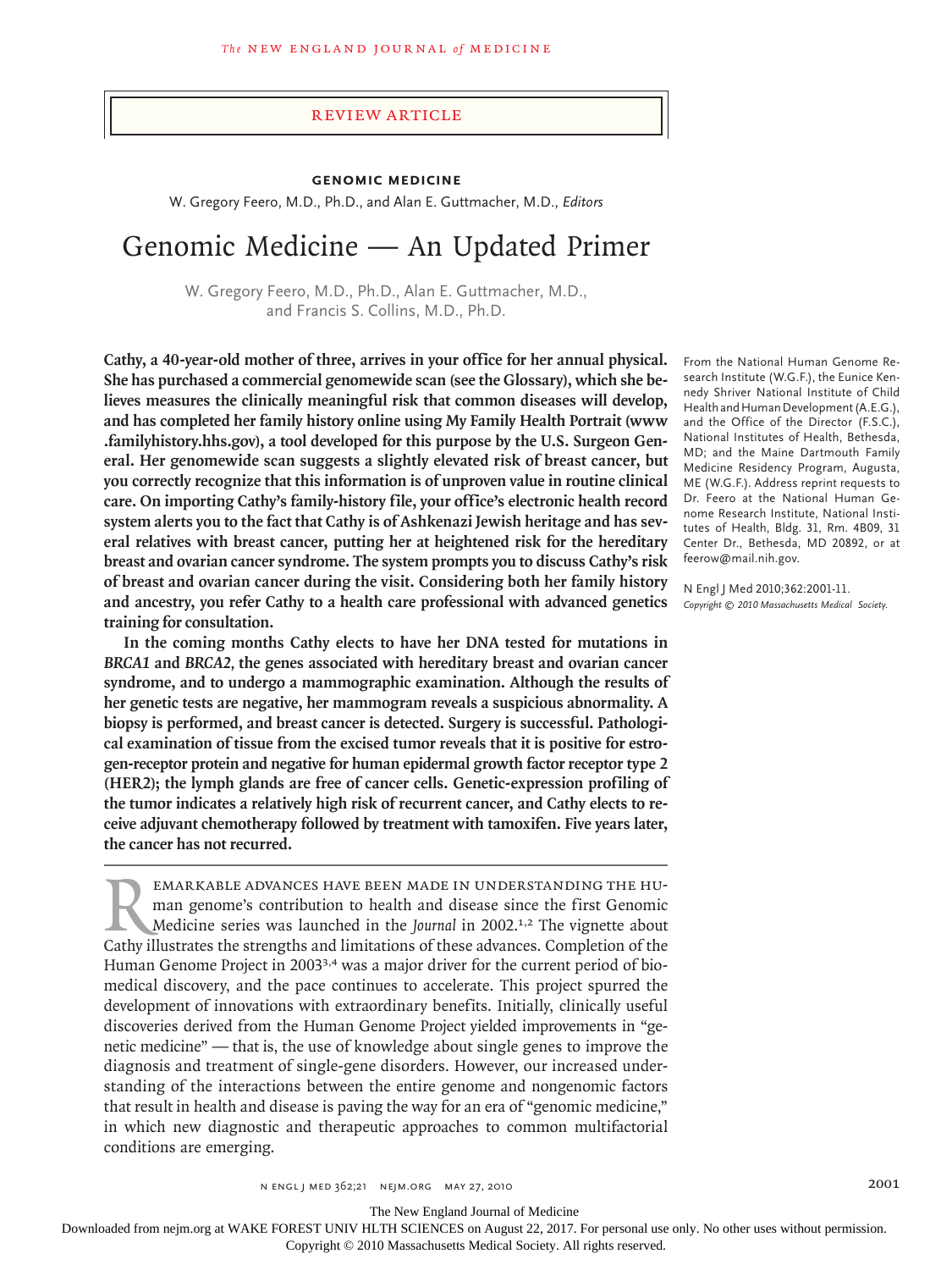As a result of genomic discoveries, increasing numbers of clinical guidelines now suggest incorporating genomic tests or therapeutics into routine care. In some cases, the rapidity of translation has sparked debate regarding the level of evidence of clinical benefit needed to introduce new, and potentially costly, medical technologies.5,6 Although the effect of genomic discovery on the day-to-day practice of medicine has not been well quantified, it probably remains small in primary care and nonacademic settings as compared with, for example, oncology practice in an academic medical center. Regardless of where medicine is practiced, genomics is inexorably changing our understanding of the biology of nearly all medical conditions. How can any clinician understand the diagnosis and treatment of breast cancer, much less explain it to a patient such as Cathy, without a rudimentary understanding of genomic medicine?

Here, laying the groundwork for the rest of this series, we review key conceptual and technological advances in genomics that have occurred since the first series appeared in 2002. Readers who wish to review core principles of genetics and genomics are encouraged to revisit that first primer.1 A glossary of key terms appears in this article and will be updated throughout the course of the Genomic Medicine series.

# DEFINING THE GENE and Its Regulation

The question of how genes are defined and regulated is deceptively simple. However, the answer has become increasingly complex and remains a work in progress. Gaining a comprehensive understanding of gene structure and regulation is substantially more than an academic exercise — it provides avenues to develop better diagnostic, prognostic, preventive, and therapeutic approaches to both rare and common diseases.

The gene was traditionally defined as a unit of heredity. Once DNA had been identified as the basis of heredity, and the central dogma of molecular biology (DNA→RNA→protein) had been established, the gene was defined as a segment of DNA encoding a protein.7 But with the discovery of new classes of RNA, the traditional definition of a gene has required re-examination. The emerging picture of gene regulation depicts interdependent layers and webs of control consisting of interactions of DNA with regulatory proteins and

RNA molecules that are akin to the interactions that occur in computer circuitry. This development has led to the rise of sophisticated "systems biology" approaches to understanding regulation.<sup>8</sup>

The rigorous comparison of the full genome sequences of organisms from bacteria to the chimpanzee has contributed greatly to our understanding of human gene structure and regulation. Table 1 provides an abbreviated list of organisms whose genomes have been fully sequenced.<sup>9-18</sup> "Comparative genomics" relies on the fact that DNA sequences that are critical to gene function are typically conserved across species. Such crossspecies comparisons have shown that although the human genome contains approximately 20,000 protein-coding genes<sup>9,19</sup> (a relatively small num $ber$  — both cows<sup>20</sup> and mustard plants<sup>21</sup> have more), we make protean use of them. Close inspection reveals that some human genes are nested within other genes, that genes can occur on forward and reverse strands of the same DNA sequence, and that a single gene can encode multiple proteins or RNA molecules. Moreover, a great diversity of regulatory sequences in DNA can be located anywhere from inside the gene they affect to a great distance from that gene.<sup>22</sup> Protein– DNA and RNA–DNA interactions and chemical modifications of DNA that do not affect the primary sequence also affect gene expression. Increasingly, the three-dimensional structure of DNA is recognized as playing an important role in regulating gene expression.23 Regulation of the transcription of DNA to RNA is only the first layer of control of gene expression in humans — alternative splicing (the processing of newly synthesized RNA molecules into the final functional RNA molecule) and regulation of translation (the process by which ribosomes read messenger RNA [mRNA] molecules to create proteins) are also tightly regulated (Fig. 1).

One of the more remarkable stories to unfold in biology since 2002 is the diverse and ubiquitous role of small RNA molecules in gene regulation.<sup>24</sup> Evidence suggests that this class of molecules contributes to disease pathogenesis, particularly in cancer<sup>25</sup> and diseases caused by dysregulation of the immune system.26 Tests based on expression patterns of microRNAs (miRNAs) in tumors can augment traditional pathological techniques for determining the cell type giving rise to tumors $27$ ; miRNAs are endogenous noncoding RNA molecules, usually 22 nucleotides in length, that inhibit translation of their target RNAs. Similar in

2002 **n engl j med 362;21 nejm.org may 27, 2010** 

The New England Journal of Medicine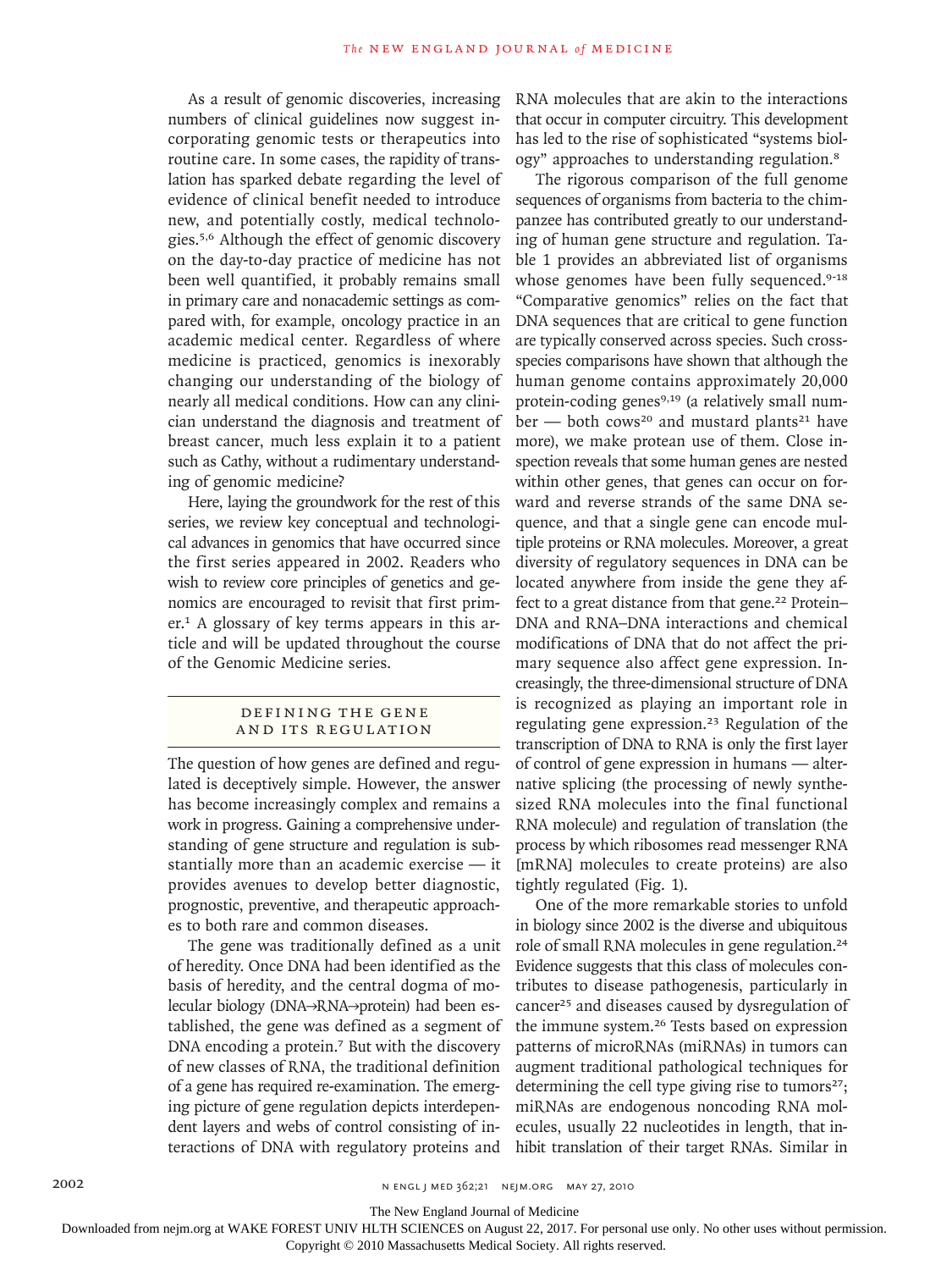concept to the miRNA is the small, or short, interfering RNA (siRNA), which binds to complementary mRNA molecules and represses translation through degradation. Rationally designed synthetic siRNA molecules are currently being tested in advanced clinical trials.<sup>28</sup>

# Genomic Variation

Given the diversity of the human species, there is no "normal" human genome sequence. We are all mutants. Specific locations in the human genome where differences between individual people are found are generally referred to as variations, and the term "normal" or "wild type" is often used to refer to the most common variant at a location in a given population group. In its simplest form, the variation has two different spellings, referred to as "alleles." If the frequency of the minor allele is greater than 1%, such variants are called polymorphisms. The word "mutation" is generally reserved for changes in DNA that are believed or known to be pathologic (e.g., the mutations in the gene that causes cystic fibrosis cystic fibrosis transmembrane conductance regulator, or *CFTR*) or for changes that are recent (e.g., a DNA base change in a cancer that is not present in the patient's germ-line DNA). A person's complete genomic sequence (genotype), acting in concert with environmental influences, creates individuality (phenotype). A collection of alleles arranged linearly along a person's DNA molecule is known as a haplotype. Humans are very similar at the DNA sequence level; about 99.6% of base pairs are identical from person to person.<sup>29</sup> Given the size of the genome (approximately 6 billion bp in every nucleated non–germ-line cell), there is substantial latitude for individual genetic variation, since the difference between any two people is about 24 million bp.

Deleterious mutations occurring in the DNA of germ-line cells become ubiquitous mutations in the developing body because they are present in every cell. These mutations can give rise to the classical mendelian patterns of inheritance. New mutations in somatic cells are not transmitted from generation to generation and are critical to the development of cancer. Alterations in mitochondrial DNA, which are heritable through the maternal lineage, give rise to a variety of uncommon conditions that typically affect energy metabolism. The familial aggregation of disease seen in complex conditions such as diabetes and coronary artery disease — disorders in which phenotype is determined by both genes and environment — can be the result of contributions from both common and rare genetic variations.

Events contributing to genomic variation fall into three categories: single-base-pair changes (or point mutations) that disturb the "normal" DNA nucleotide sequence (e.g., substitution of adenine for guanine); insertions and deletions of nucleotides from the DNA; and structural rearrangements that reshuffle the DNA sequence, thus changing the order of nucleotides (Fig. 2).

Although these broad categories for describing variation have not changed over the past several years, our understanding of the content of the categories has changed. Consider simple singlebase-pair changes in the DNA sequence. The HapMap Project, completed in 2005,<sup>30</sup> provided a genomewide map of common single-base-pair variations (also known as single-nucleotide polymorphisms, or SNPs) in persons from a variety of population groups. This project has shown that SNPs are very common throughout the human genome, are often correlated with their neighboring SNPs, and occur, on average, approximately every 800 bp. The HapMap Project has also provided a powerful tool (the so-called genomewide association study) that facilitates the identification of genetic associations with complex conditions.

Over the past 5 years, genomewide association studies have made it possible to measure the associations between mapped SNPs and the presence of common complex conditions in large patient cohorts, thereby revolutionizing the study of many traits and diseases.<sup>31</sup> In 2003, a mere handful of gene variants were known to be associated with common complex conditions; the number of well-validated associations is now in the hundreds, and the list grows each week.<sup>32</sup> Counterintuitively, most of the SNPs that have been found to be associated with common complex conditions to date are outside the protein-coding DNA sequence (exons) of genes. In fact, some SNPs, such as those on chromosome 8q24, which are associated with an increased risk of prostate cancer, occur at great base-pair distances from any known protein-coding sequence.<sup>33</sup> We have much to learn about the function of DNA between known genes.

Most SNPs associated with common diseases explain a small proportion of the observed contribution of heredity to the risk of disease — in many cases less than 5 to 10% — substantially

The New England Journal of Medicine

Downloaded from nejm.org at WAKE FOREST UNIV HLTH SCIENCES on August 22, 2017. For personal use only. No other uses without permission.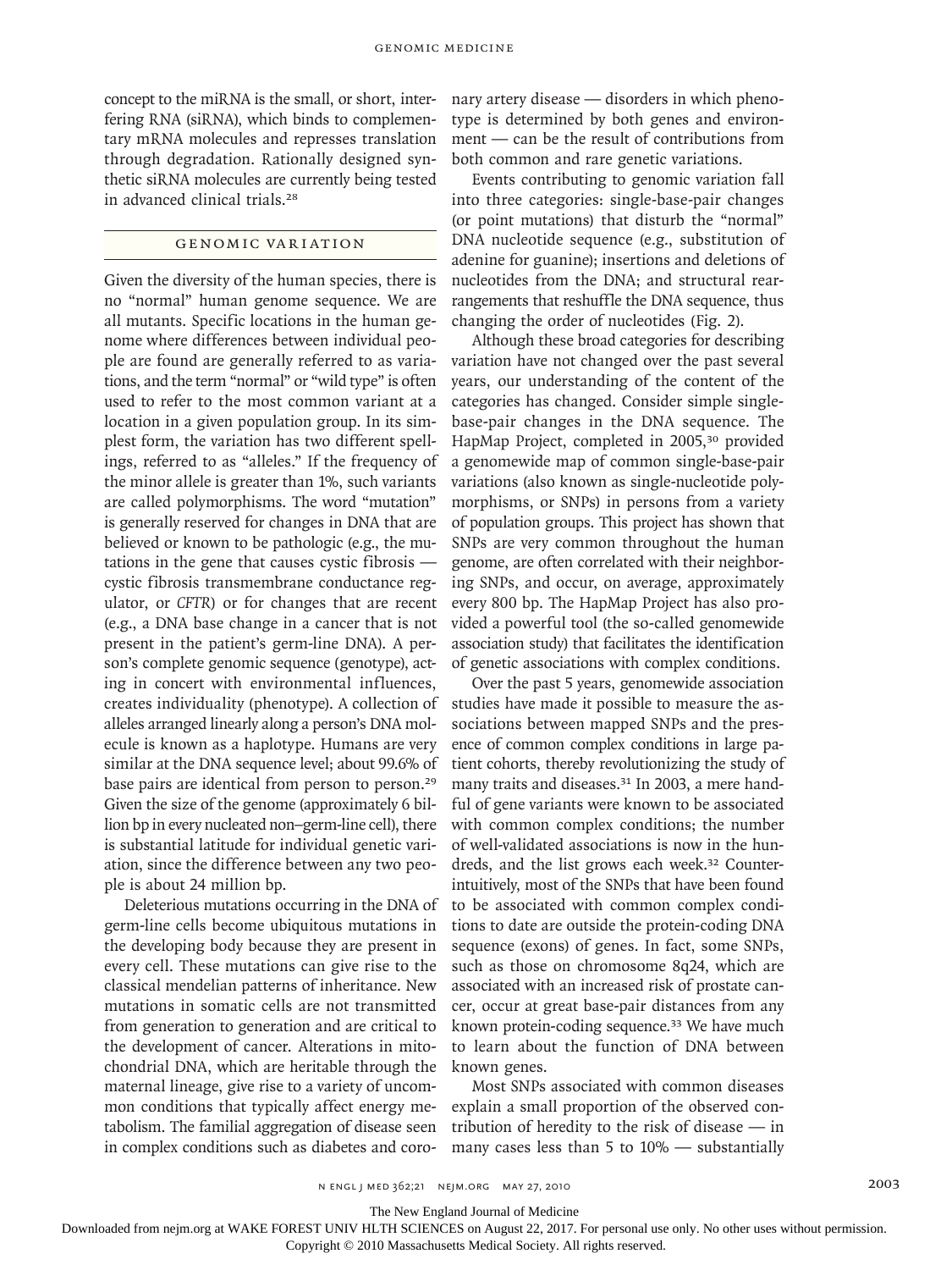| Glossary |
|----------|
|----------|

**Allele:** One of two or more versions of a genetic sequence at a particular location in the genome.

- **Alternative splicing:** Use of different exons in the formation of messenger RNA from initially identical transcripts, which can result in the generation of related proteins from one gene, often in a manner specific to a type of tissue or a developmental stage.
- **Base pair (bp):** Two nitrogenous bases paired together in double-stranded DNA by weak bonds; specific pairing of these bases (adenine with thymine and guanine with cytosine) facilitates accurate DNA replication; when quantified (e.g., 8 bp), bp refers to the physical length of a sequence of nucleotides.
- *BRCA1* **and** *BRCA2***:** Tumor-suppressor genes associated with inherited forms of breast cancer and ovarian cancer. In women with mutations in either gene, there is a much higher risk of breast and certain other cancers than in women without such mutations.
- *CFTR***:** The gene encoding cystic fibrosis transmembrane conductance regulator, a chloride channel expressed in epithelial cells that causes cystic fibrosis when mutated.
- **Complex condition:** A condition caused by the interaction of multiple genes and environmental factors. Examples of complex conditions, which are also called multifactorial diseases, are cancer and heart disease.
- **Copy-number variation:** Variation from one person to the next in the number of copies of a particular gene or DNA sequence. The full extent to which copy-number variation contributes to human disease is not yet known.
- **Deletion mutation:** A mutation that involves the loss of genetic material. It can be small, involving a single missing DNA base pair, or large, involving a piece of a chromosome.
- **DNA:** Deoxyribonucleic acid, the molecules inside cells that carry genetic information and pass it from one generation to the next.
- **Epigenetic change:** A change in the regulation of the expression of gene activity without alteration of genetic structure.
- **Exon:** The portion of a gene that encodes amino acids.
- **Forward and reverse strands:** The two strands of a double-stranded DNA molecule. The complementary nucleotide sequence of both strands may encode important information.
- **Gene:** The fundamental physical and functional unit of heredity. A gene is an ordered sequence of nucleotides located in a particular position on a particular chromosome that encodes a specific functional product (i.e., a protein or an RNA molecule).
- **Gene chip:** A solid substrate, usually silicon, onto which a microscopic matrix of nucleotides is attached. Gene chips, which can take a wide variety of forms, are frequently used to measure variations in the amount or sequence of nucleic acids in a sample.
- **Genome:** The entire set of genetic instructions found in a cell. In humans, the genome consists of 23 pairs of chromosomes, found in the nucleus, as well as a small chromosome found in the cells' mitochondria.
- **Genomewide association study:** An approach used in genetics research to look for associations between many (typically hundreds of thousands) specific genetic variations (most commonly single-nucleotide polymorphisms) and particular diseases.
- **Genomewide scan:** An assay that measures hundreds of thousands to millions of points of genetic variation across a person's genome simultaneously, either for research or for clinical application.
- **Genotype:** A person's complete collection of genes. The term can also refer to the two alleles inherited for a particular gene.
- **Haplotype:** A set of DNA variations, or polymorphisms, that tend to be inherited together. A haplotype can refer to a combination of alleles or to a set of single-nucleotide polymorphisms found on the same chromosome.
- **HapMap:** The nickname of the International HapMap (short for "haplotype map") Project, an international venture that seeks to map variations in human DNA sequences to facilitate the discovery of genetic variants associated with health. The HapMap describes common patterns of genetic variation among people.
- **Histone:** A class of proteins that provide chromosomes with structural support. Histones can undergo reversible covalent modification and are associated with the regulation of gene expression.
- **Human Genome Project:** An international project completed in 2003 that mapped and sequenced the entire human genome.
- **Insertion mutation:** A type of mutation involving the addition of genetic material. An insertion mutation can be small, involving a single extra DNA base pair, or large, involving a piece of a chromosome.
- **Mendelian inheritance:** Patterns of inheritance characteristic of organisms that reproduce sexually, as described by Austrian monk Gregor Mendel in the mid-19th century.
- **Methylation:** The attachment of methyl groups to DNA at cytosine bases. Methylation is correlated with reduced transcription of the gene and is thought to be the principal mechanism in X-chromosome inactivation and imprinting.
- **Microarray:** A technology used to study many genes at once. Thousands of gene sequences are placed in known locations on a glass slide. A sample containing DNA or RNA is deposited on the slide, now referred to as a gene chip. The binding of complementary base pairs from the sample and the gene sequences on the chip can be measured with the use of fluorescence to detect the presence and determine the amount of specific sequences in the sample.

**microRNA (miRNA):** A short regulatory form of RNA that binds to a target RNA and generally suppresses its translation by ribosomes.

The New England Journal of Medicine

Downloaded from nejm.org at WAKE FOREST UNIV HLTH SCIENCES on August 22, 2017. For personal use only. No other uses without permission. Copyright © 2010 Massachusetts Medical Society. All rights reserved.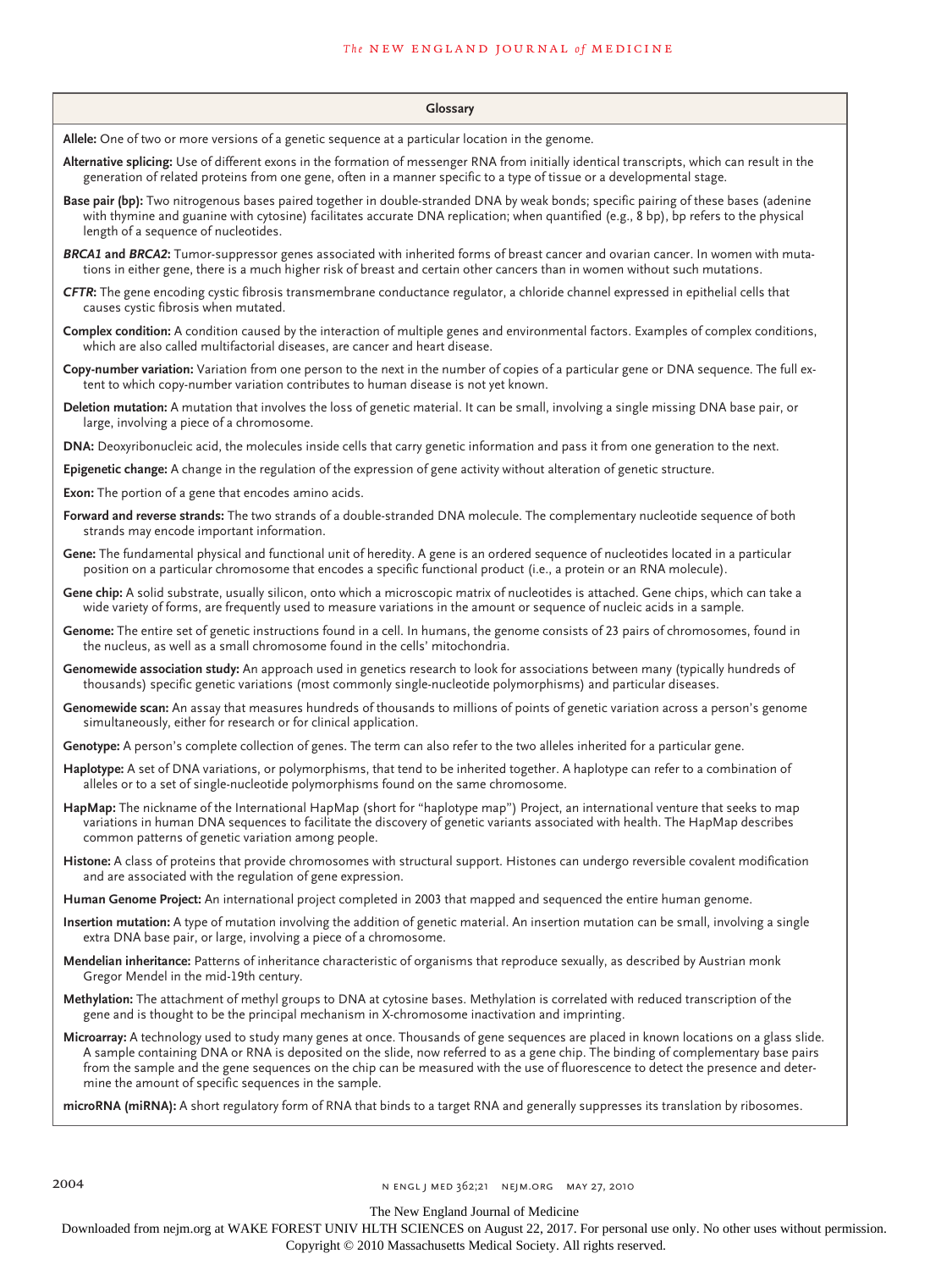|  | Glossary (Continued.) |
|--|-----------------------|
|--|-----------------------|

Mitochondrial DNA: The small circular chromosome found inside mitochondria. Mitochondria, and thus mitochondrial DNA, are passed from mother to offspring.

**Messenger RNA (mRNA):** RNA that serves as a template for protein synthesis.

- **Mutation:** A change in a DNA sequence. Germ-line mutations occur in the eggs and sperm and can be passed on to offspring, whereas somatic mutations occur in body cells and are not passed on.
- **Next-generation sequencing:** DNA sequencing that harnesses advances in miniaturization technology to simultaneously sequence multiple areas of the genome rapidly and at low cost.
- **Nucleotide:** The basic building block of nucleic acids. RNA and DNA are polymers made of long chains of nucleotides. A nucleotide consists of a sugar molecule (either ribose in RNA or deoxyribose in DNA) attached to a phosphate group and a nitrogen-containing base. The bases used in DNA are adenine (A), cytosine (C), guanine (G), and thymine (T). In RNA, the base uracil (U) takes the place of thymine.

**Oligonucleotide:** A short, typically synthetic, polymer of nucleotides.

- **Pharmacogenomics:** A branch of pharmacology concerned with using DNA sequence variation to inform drug development and testing. An important application of pharmacogenomics is the correlation of individual genetic variations with drug responses.
- **Phenotype:** The observable traits of an individual person, such as height, eye color, and blood type. Some traits are largely determined by genotype, whereas others are largely determined by environmental factors.

**Point mutation:** An alteration in DNA sequence caused by a single-nucleotide base change, insertion, or deletion.

- **Polymerase chain reaction (PCR):** A laboratory technique used to amplify DNA sequences. Short, synthetic complementary DNA sequences called primers are used to select the portion of the genome to be amplified. The temperature of the sample is repeatedly raised and lowered to facilitate the copying of the target DNA sequence by a DNA-replication enzyme. The technique can produce a billion copies of the target sequence in just a few hours.
- **Rearrangement:** A structural alteration in a chromosome, usually involving breakage and reattachment of a segment of chromosomal material, resulting in an abnormal configuration; examples include inversion and translocation.
- **Ribosome:** A cellular particle made of RNA and protein that serves as the site for protein synthesis in the cell. The ribosome reads the sequence of the mRNA and, using the genetic code, translates the sequence of RNA bases into a sequence of amino acids.
- **RNA:** Ribonucleic acid, a chemical similar to DNA. The several classes of RNA molecules play important roles in protein synthesis and other cell activities.
- **Single-nucleotide polymorphism (SNP):** A single-nucleotide variation in a genetic sequence; a common form of variation in the human genome.
- **Small (or short) interfering RNA (siRNA):** A short, double-stranded regulatory RNA molecule that binds to and induces the degradation of target RNA molecules.
- **Somatic cell:** Any cell of the body except sperm and egg cells. Somatic cells are diploid, meaning that they contain two sets of chromosomes, one inherited from each parent. Mutations in somatic cells can affect the person in which they occur but are not passed on to offspring.

**Systems biology:** Research that takes a holistic rather than reductionist approach to understanding organism functions.

**Transcription:** The synthesis of an RNA copy from a sequence of DNA (a gene); a first step in gene expression.

**Translation:** During protein synthesis, the process through which the sequence of bases in a molecule of messenger RNA is read in order to create a sequence of amino acids.

limiting the use of these markers to predict risk. It thus comes as no surprise that as yet there are no evidence-based guidelines that recommend the use of SNP markers in assessing the risk of common diseases in clinical care.34 Considerable resources are being invested in discovering these unknown sources of heritable risk.<sup>35</sup> Improved risk-analysis models incorporating genomic and nongenomic factors will emerge when an increased percentage of heritable risk can be measured.

studies is information about the role of specific proteins and biologic pathways in pathogenesis; these proteins and pathways are candidate targets for the development of preventive and therapeutic methods for disease management. Examples include the complement factor system in age-related macular degeneration and the autophagy pathway in inflammatory bowel disease.

Insertions and deletions are common and range in size from one to thousands of base pairs; like SNPs, they can be benign (having no effect on phenotype) or can confer a risk of disease. A class

An important yield of genomewide association

n engl j med 362;21 nejm.org may 27, 2010 2005

The New England Journal of Medicine

Downloaded from nejm.org at WAKE FOREST UNIV HLTH SCIENCES on August 22, 2017. For personal use only. No other uses without permission.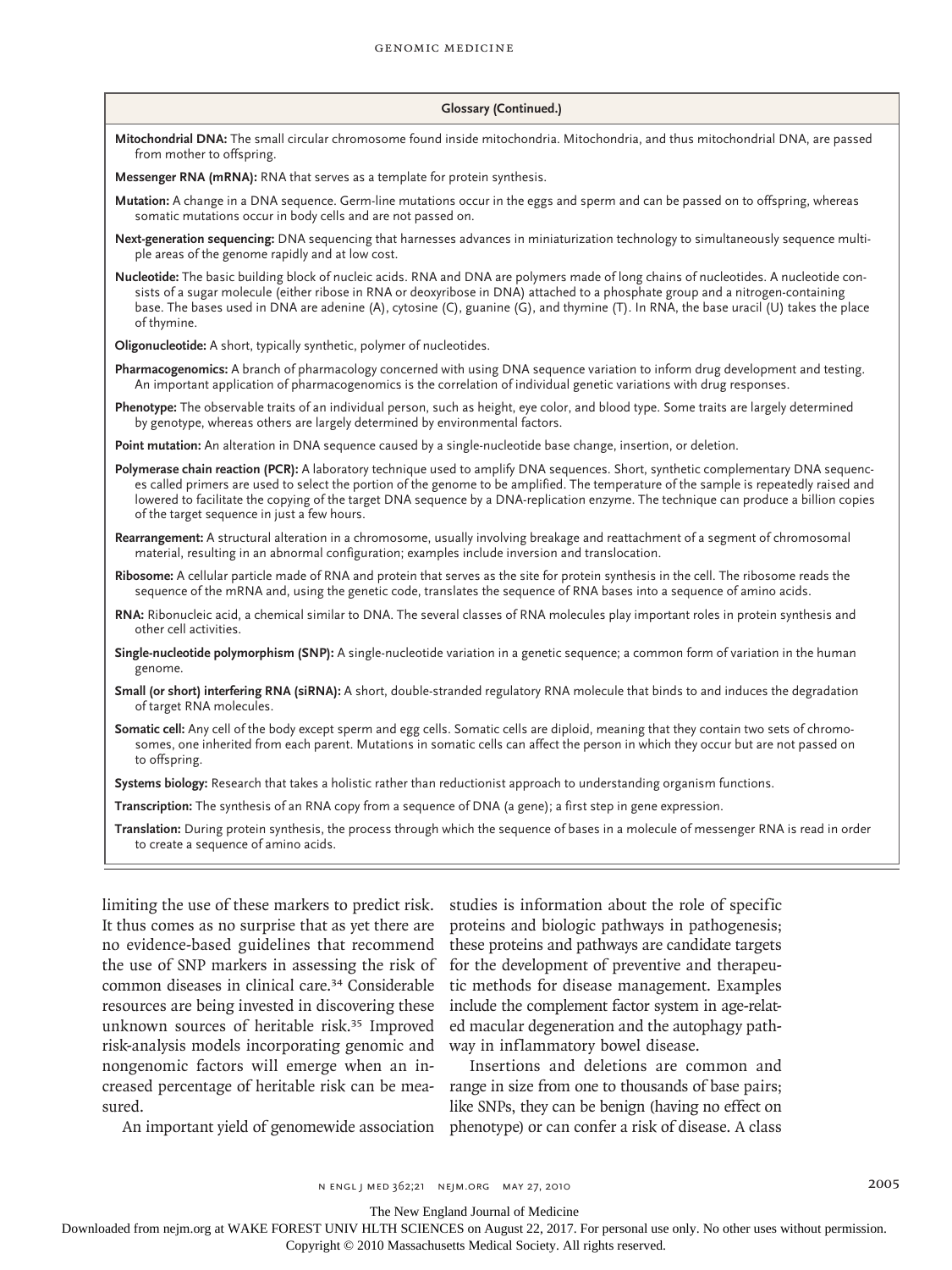| Table 1. Representative List of Organisms with Fully Sequenced Genomes. |                   |                   |                                                   |  |
|-------------------------------------------------------------------------|-------------------|-------------------|---------------------------------------------------|--|
| Organism                                                                | Classification    | Genome Size*      | <b>Estimated No. of Protein-</b><br>Coding Genes; |  |
| Human (Homo sapiens)                                                    | Placental mammal  | $3.2$ Gb          | 19,042                                            |  |
| Chimpanzee (Pan troglodytes)                                            | Placental mammal  | 2.7 <sub>Gb</sub> | 19,000                                            |  |
| Mouse (Mus musculus)                                                    | Placental mammal  | $2.6$ Gb          | 20,210                                            |  |
| Dog (Canis familiaris)                                                  | Placental mammal  | $2.4\,$ Gb        | 19,300                                            |  |
| Platypus (Ornithorhynchus anatinus)                                     | Monotreme         | 2.2 <sub>cb</sub> | 18,527                                            |  |
| Rice (Oryza sativa)                                                     | Plant             | 389 Mb            | 37,544                                            |  |
| Mosquito (Anopheles gambiae)                                            | Insect            | 278 Mb            | 15,189                                            |  |
| Plasmodium falciparum (organism causing<br>malaria)                     | Protozoa          | 22.8 Mb           | 5,300                                             |  |
| Yeast (Saccharomyces cerevisiae)                                        | <b>Fungus</b>     | $12.1$ Mb         | 6,607                                             |  |
| Escherichia coli                                                        | Bacterium         | 4.6 Mb            | 3,200                                             |  |
| Human immunodeficiency virus                                            | <b>Retrovirus</b> | $9.1$ Kb          | 9                                                 |  |

 $*$  Kb denotes kilobases (10<sup>3</sup>), Mb megabases (10<sup>6</sup>), and Gb gigabases (10<sup>9</sup>).

† Because the process of predicting protein-coding sequences is complex, estimates of gene numbers vary in the literature and change over time.

of these changes known as copy-number variations is associated with a growing list of disorders that includes autism and schizophrenia.<sup>36,37</sup> Copy-number variations may account for part of the heritability of common diseases that cannot currently be accounted for by SNPs. Smaller structural rearrangements, not yet easily measured in large numbers of people, may also have a substantive role in pathogenesis, although much remains to be learned about how and to what extent these changes contribute to heritable risk of disease, particularly in the case of common disorders.

Our understanding of the role of epigenetic changes in the regulation of gene expression has advanced substantially over the past decade. Epigenetic changes are chemical alterations of the DNA molecule that do not affect the primary basepair sequence.38 An example is the enzymatic methylation of cytosine nucleotides in regions of DNA (often referred to as DNA methylation) that are not being actively transcribed in differentiated cells. This process has the effect of maintaining repression of the transcription of genes in the vicinity of the methylated DNA. Cancers frequently show markedly abnormal patterns of DNA methylation,39 and drugs targeting aberrant methylation pathways are being studied in clinical trials. Chemical modification of DNA-binding proteins (e.g., histones) also affects transcription. Epigenetic changes vary with time and are influenced by the environment as well as genetic determinants.<sup>40</sup>

## Measurement of Variation

The landscape of molecular diagnostics is changing rapidly. In the pregenomics era, genetic diagnosis focused mainly on conditions caused by mutations in single genes that required the detection of just one or a handful of mutations. Now the focus is shifting to highly multiplexed tests that detect thousands — even millions — of variants at once.<sup>41</sup> Computer-chip technologies combined with microscopical fluorescence detection allow the mass manufacture of highly efficient and accurate gene chips. In 2010, a single silicon chip can detect well over 1 million different basepair variations in a person's genome in a few hours for a few hundred dollars. Generating the same amount of information in 2002, when the first article in the Genomic Medicine series appeared, would have required months of work by a laboratory team and hundreds of electrophoresis gels, at a cost of more than \$500,000.

Clinical diagnostic laboratories continue to use assays based on the sequence-specific binding of short complementary DNA probes (oligonucleotides) to DNA samples from patients in order to detect mutations associated with single-gene disorders. Generally, these assays rely on the polymerase chain reaction (PCR) to amplify regions

The New England Journal of Medicine

Downloaded from nejm.org at WAKE FOREST UNIV HLTH SCIENCES on August 22, 2017. For personal use only. No other uses without permission.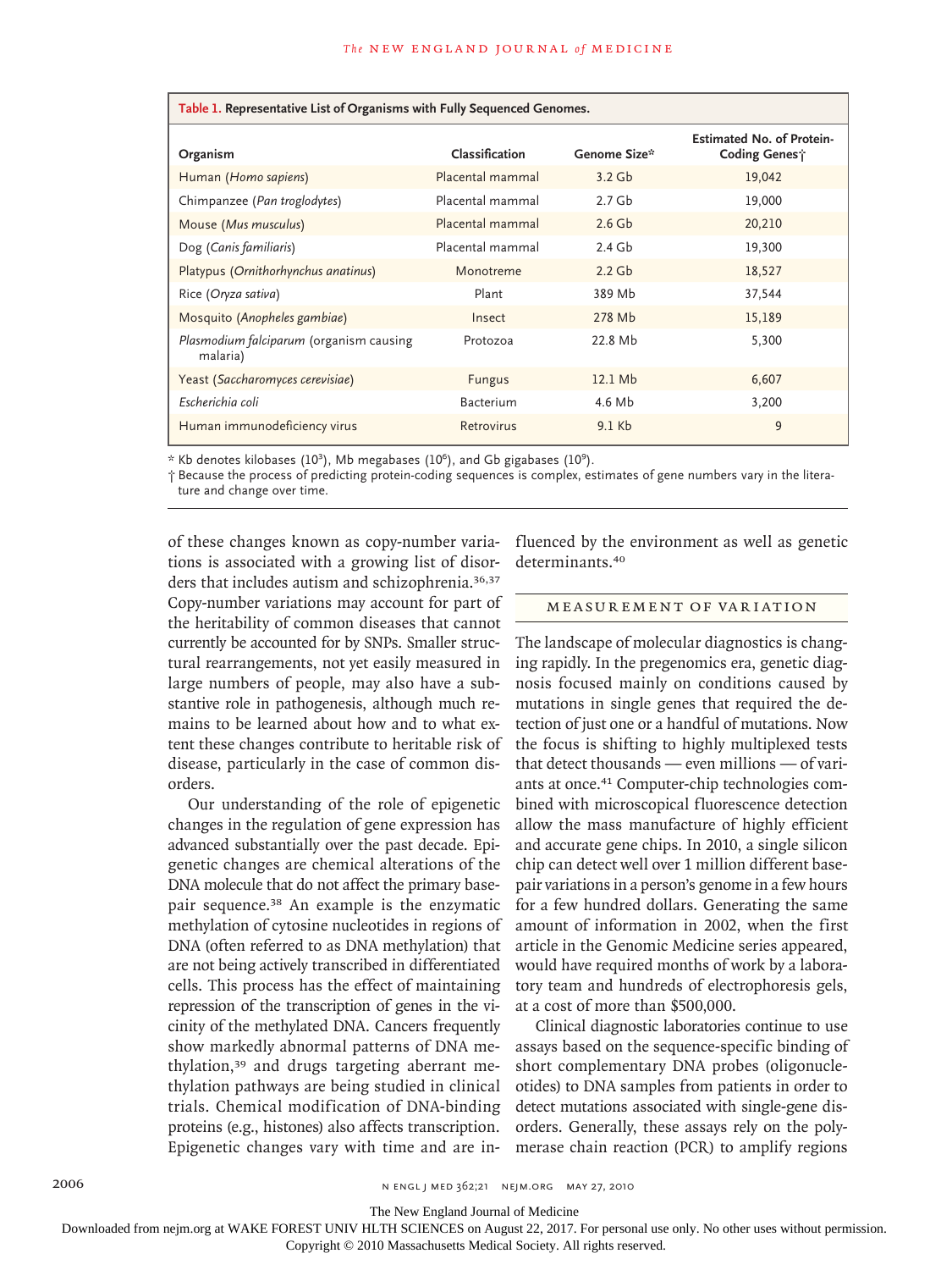

#### **Figure 1. The Increasing Complexity of the Central Dogma of Molecular Biology.**

The flow of genomic information from DNA to RNA to protein remains the basis for understanding genomic function (Panel A). A single gene can yield an extensive array of gene products, depending on the environment in which it is expressed, thereby expanding the repertoire of the 20,000 or so genes in the human genome (Panel B). The initial event of gene expression, transcription, is regulated by means of a complex choreography of events involving the three-dimensional DNA structure, covalent chemical, or epigenetic, modifications of the DNA backbone, and interactions between protein and DNA and between RNA and DNA. Translation is similarly complex and tightly regulated by interactions between messenger RNA (mRNA) and proteins. Processing of single-precursor RNA (preRNA) molecules can yield multiple RNA products, including microRNA (miRNA) and small interfering RNA (siRNA) molecules. Post-translational modification of proteins also contributes greatly to the diversity of the output of the human genome through modifications of individual immature proteins (e.g., folding, cleavage, and chemical modifications), which yield an array of related protein products.

of interest in a patient's DNA; the PCR product ware analyze the pattern and intensity of the fluois then analyzed for the presence or absence of mutations. New approaches, including the use of gene chips and sequencing, are rapidly eclipsing traditional methods of detecting human genetic variation and mutations.

Gene chips consist of a highly ordered microscopic matrix of sequence-specific oligonucleotides tethered to a solid surface, known as a microarray (Fig. 3). To perform a genomewide SNP scan such as the type purchased by Cathy, DNA is isolated from a sample obtained from a patient, cut into small fragments, labeled with a fluorescent dye, and then incubated with the silicon chip. The fragments bind to the tethered oligonucleotides in a sequence-specific manner, and sophisticated scanning hardware and signal-processing soft-

rescence signal to determine the sequences present in the sample. Barring human error in the laboratory, current clinical assays typically provide analytical sensitivities and specificities of more than 99.5%. Chip technologies have been adapted for use in a variety of clinical applications, including measurement of changes in structural DNA in patients with unexplained mental retardation<sup>42</sup> and DNA expression profiling in the analysis of tumor samples.<sup>43</sup> High-throughput genotyping can also be achieved with technologies based on the use of microfluidics and microscopic beads coated with oligonucleotides.<sup>44</sup>





*An interactive graphic showing DNA-sequencing technologies is available at NEJM.org*

n engl j med 362;21 nejm.org may 27, 2010 2007

The New England Journal of Medicine

Downloaded from nejm.org at WAKE FOREST UNIV HLTH SCIENCES on August 22, 2017. For personal use only. No other uses without permission.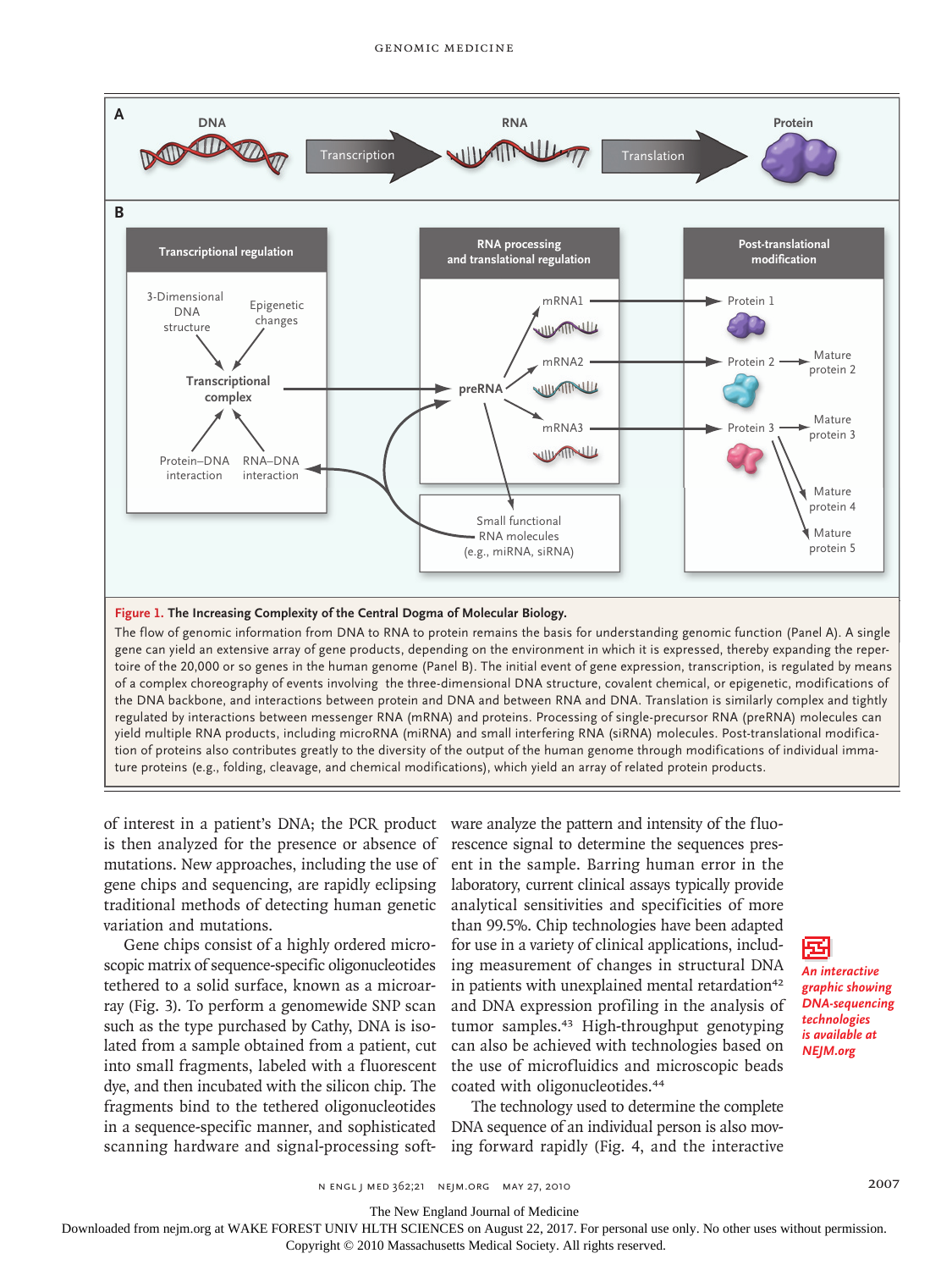



Example: **oculocutaneous albinism**, insertion of 1 base pair, T–A

## **C Structural rearrangements**



#### **Figure 2. Human Genetic Variation.**

Human genetic variation can be grouped into three major categories: single-base-pair changes (Panel A), small and large insertion and deletion events (Panel B), and structural rearrangements (Panel C). The scale and consequences of such changes can vary dramatically, depending on where and when such a variation occurs. For example, the change of a single base pair can have profound health consequences (e.g., the substitution of a thymidine base for an adenine base in the human β-hemoglobin gene), whereas a large, balanced translocation event (in which the genetic information on an entire arm of a chromosome may switch places with the arm of another chromosome) may have no direct consequences for the affected person.

graphic available with the full text of this article at NEJM.org). Until very recently, even the most sophisticated automated-sequencing devices relied on strategies and chemistry invented in the 1970s. Commercial sequencing machines now make use of diverse methods.45 Each has strengths and weaknesses, but all are markedly faster and less expensive than the methods used to generate the first complete human genome sequences. Newer approaches have improved fidelity by deliberately sequencing the same section of DNA multiple times in a highly parallel manner. The sequence data are then assembled with the use of sophisticated computer programs, a feat that requires considerable computational power. New sequencing methods based on nanotechnologies may further enhance accuracy while reducing costs.<sup>46</sup> The goal of completely sequencing a human genome for \$1,000 is in sight. Affordable, highthroughput genome sequencing will be a key tool in biomedical research for the foreseeable future. One can envision how sequencing might augment areas of clinical practice as disparate as newborn screening, drug selection (pharmacogenomics), and risk-reduction strategies for common complex conditions.

Two clinical axioms familiar to every medical intern should be heeded when contemplating the clinical use of high-throughput SNP genotyping or DNA sequencing. First, "Don't order a test unless you know what to do with the result." For instance, years of experience with sequencing the *BRCA1* and *BRCA2* genes for clinical purposes has yielded thousands of sequence variants in these two genes, many of which are rare and of unknown significance. Population-level sequencing

The New England Journal of Medicine

Downloaded from nejm.org at WAKE FOREST UNIV HLTH SCIENCES on August 22, 2017. For personal use only. No other uses without permission.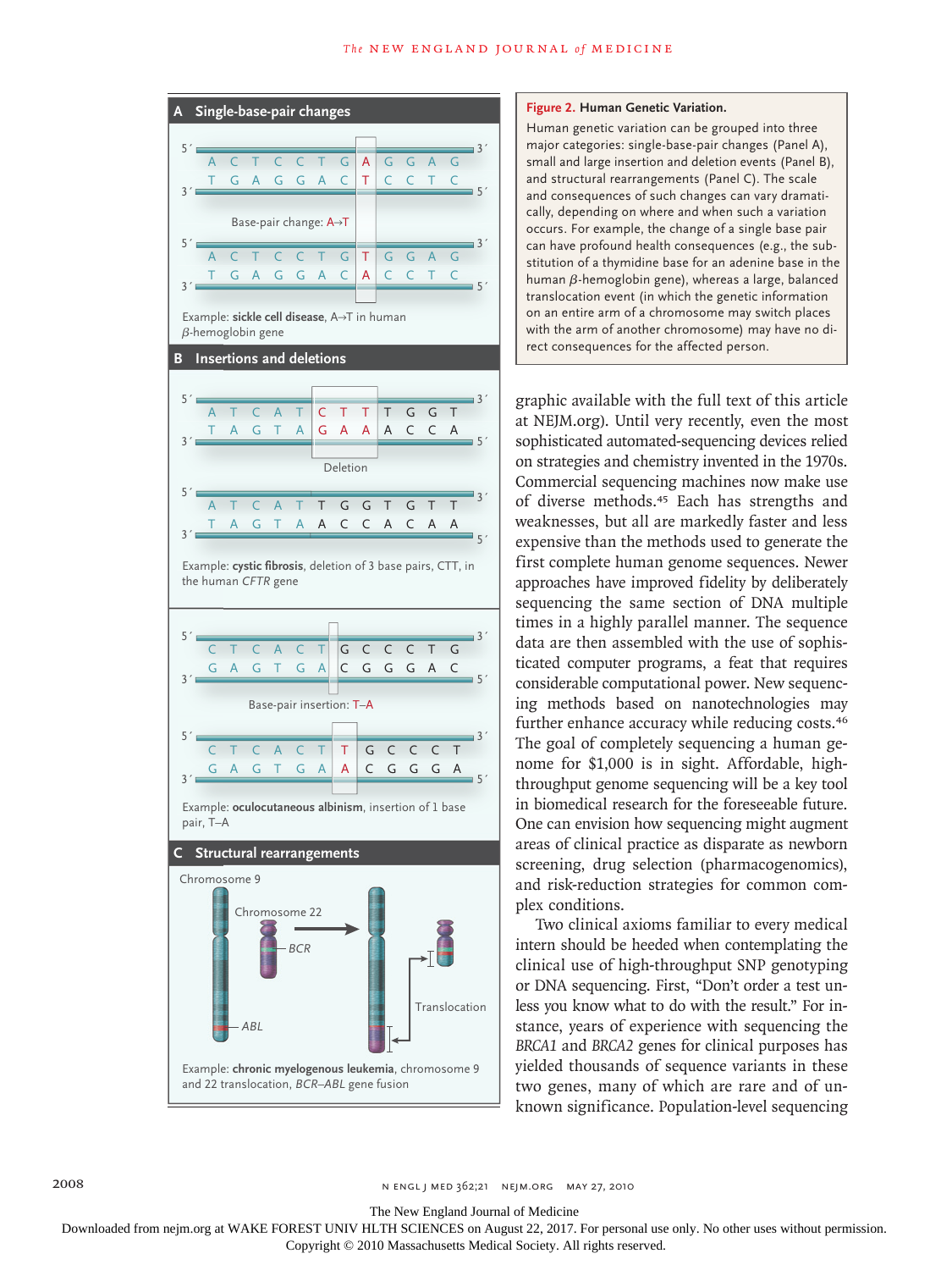#### **Figure 3. Microarray Technologies.**

Microarray technologies, or gene chips, are at the heart of many of the most important scientific and clinical advances of the past 5 years. With current technologies, information on more than a million unique sequence variants can be provided on a single chip. Microarray technologies used to detect single-nucleotide polymorphisms (SNPs) share some common features: first, creation of a structured microscopic arrangement (array) of oligonucleotides of defined sequence on a substrate such as a silicon chip (Panel A); next, hybridization of a fluorescently labeled patient DNA sample to the array (Panel B); subsequently, scanning of the array to detect the location and amount of sequencespecific binding in the sample (Panel C); and, finally, computational processing of the raw image data from the array to yield an interpretable readout of SNP data (Panel D).

will provide the first truly unbiased look at 20,000 genes that have rarely been sequenced in "normal" persons, and it will probably reveal that we understand genotype–phenotype correlations even less well than we currently suppose. Second, "When you order 20 tests, each with 95% specificity, you are likely to get at least one false positive result." Even if sequencing is 99.9999% accurate, a full diploid genome sequence will contain 6000 errors. Separating the wheat from the chaff will be a considerable challenge. Highly accurate sequencing will be required, and approaches are being developed to achieve this through very-highfidelity primary-sequence production coupled with redundant sequencing of the same region to check for errors. Such approaches will not obviate the need for large population-based studies to help define genotype–phenotype correlations. Harmonizing research and clinical informatics across the U.S. health care system to create a longitudinal living laboratory for observational research would facilitate such studies. On a practical level, advanced medical informatics systems will be critical for clinicians hoping to use sequence information in patient care.

# Future Directions

The wealth of scientific discovery generated over the past 10 years is unparalleled in the history of biomedicine. Moreover, the rate of discovery is accelerating. At the outset of the past decade, the identification of gene mutations causing singlegene disorders was largely a cottage industry, con-



n engl j med 362;21 nejm.org may 27, 2010 2009

The New England Journal of Medicine

Downloaded from nejm.org at WAKE FOREST UNIV HLTH SCIENCES on August 22, 2017. For personal use only. No other uses without permission.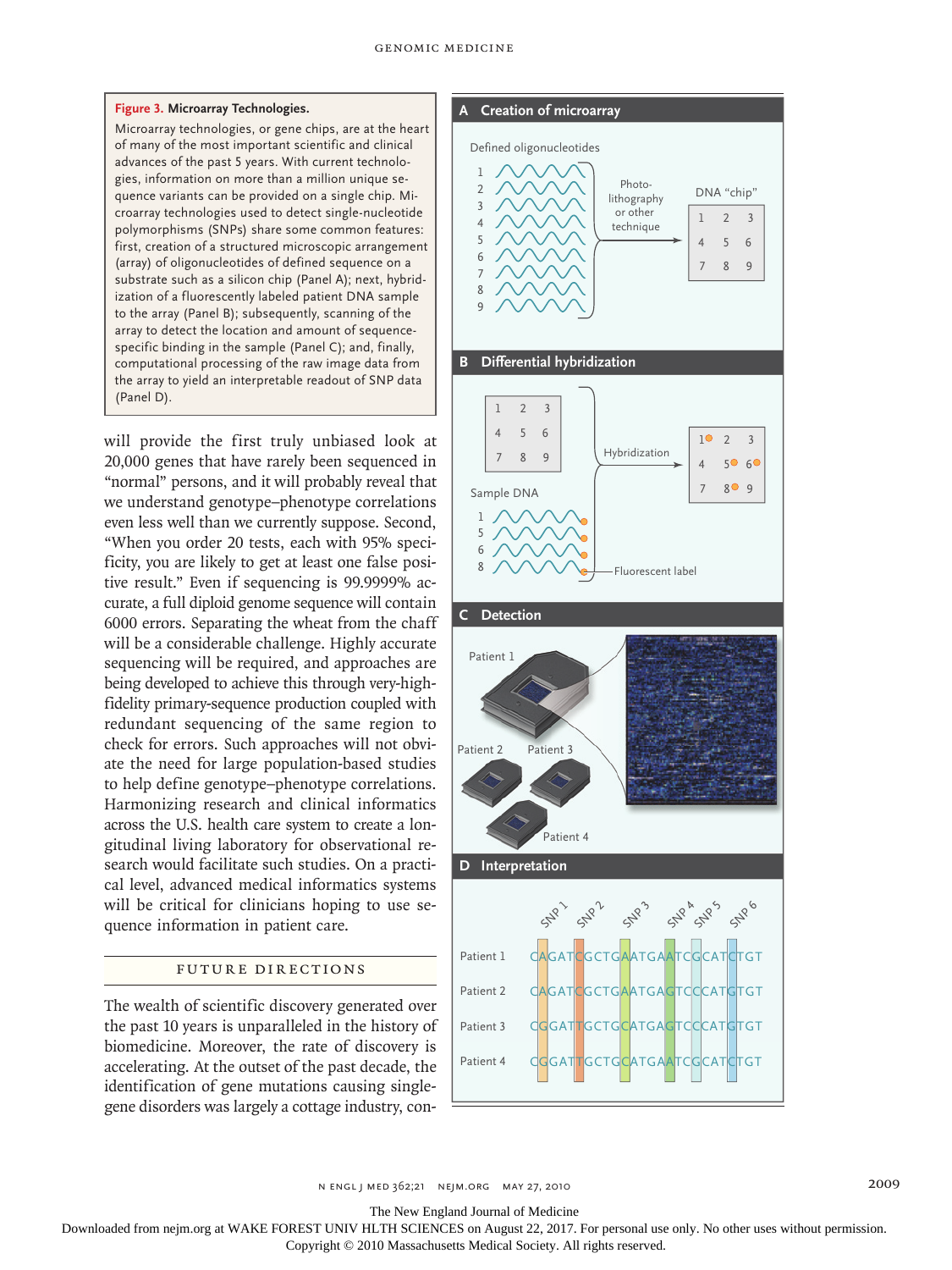#### **The NEW ENGLAND JOURNAL of MEDICINE**



### **Figure 4. Sequencing Technologies.**

 $\frac{1}{10}$ ditional sequencing reaction yields approximately 1 Kb (1000 bp) of DNA<br>sequence: typically about 100 reactions are run in parallel. In contrast next-generation sequencing technologies take advantage of miniaturization and automation to sequence hundreds of thousands to millions of DNA fragments in parallel using extremely small amounts of chemical reagents per reaction. A single sequencing run with next-generation technologies allowing direct sequencing of individual DNA molecules. Such refinements Rapid advances in sequencing technologies have brought the cost of sequencing DNA down at a rate that exceeds that of Moore's law. Traditional sequencing technologies rely on a labor- and resource-intensive process of cloning fragments of sample DNA into bacteria, selecting and growing the clones, and then sequencing purified copies of a single fragment. Each trasequence; typically about 100 reactions are run in parallel. In contrast, can yield more than 100 Gb (100 billion bp) of DNA sequence in a matter of hours or days, depending on the particular technology used. On the horizon are "\$1,000 genome" technologies that further refine sequencing by have the potential to eliminate the need for sample amplification, further reduce the use of chemical reagents, and produce highly accurate sequence data more rapidly.

ducted by individual laboratories studying extended families. By the end of the decade, genomewide association studies targeting gene associations for complex conditions involved collaborations of research groups spanning the globe. International collaborations of large-scale sequencing centers are generating terabytes of sequence data at speeds and costs that seemed inconceivable 5 years ago. Much discovery now takes place with the use of a computer connected by means of the Internet to a wealth of databases containing information on genotype and phenotype for humans and other model organisms.

The ability to measure human genetic variation reliably and inexpensively in research settings has fueled and shaped the movement toward personalized medicine in health care. Although personalized medicine has many definitions, most share the core idea that any one patient's health is best managed by tailoring preventive measures and treatment to personal preferences as well as to the patient's particular environmental and biologic including genomic — attributes. There is an inherent, unresolved tension between genomics-enabled personalized medicine and the tenets of population-based, evidence-based medicine.<sup>47</sup> However, there is no reason that the two approaches to caring for patients should be in opposition. A first step to bridge genomics-enabled medicine and evidence-based medicine would be to collect and store DNA from enrollees in most new clinical trials of drugs and devices. With appropriate consent, such samples could provide a resource for learning about the role of genomic variation in treatment response. There is also a need for welldesigned prospective clinical trials that measure patient-oriented outcomes of selected genomic applications (e.g., in the arena of pharmacogenomics) for which the advantages of introducing new technology over using standard care are not immediately evident. Creative solutions are being rapidly developed in the public and private sectors to allow for translational research that will help bridge the gap between the worlds of personalized medicine and evidence-based medicine.<sup>48,49</sup>

<sup>o-</sup> The articles in this series will provide a sampling of the state of the art of genomics in biomedicine, although readers should recognize that the reach of genomics extends to scientific disciplines such as agriculture, paleontology, and renewable energies. The articles will appear regularly and will cover topics from the nuts and

The New England Journal of Medicine

Downloaded from nejm.org at WAKE FOREST UNIV HLTH SCIENCES on August 22, 2017. For personal use only. No other uses without permission.